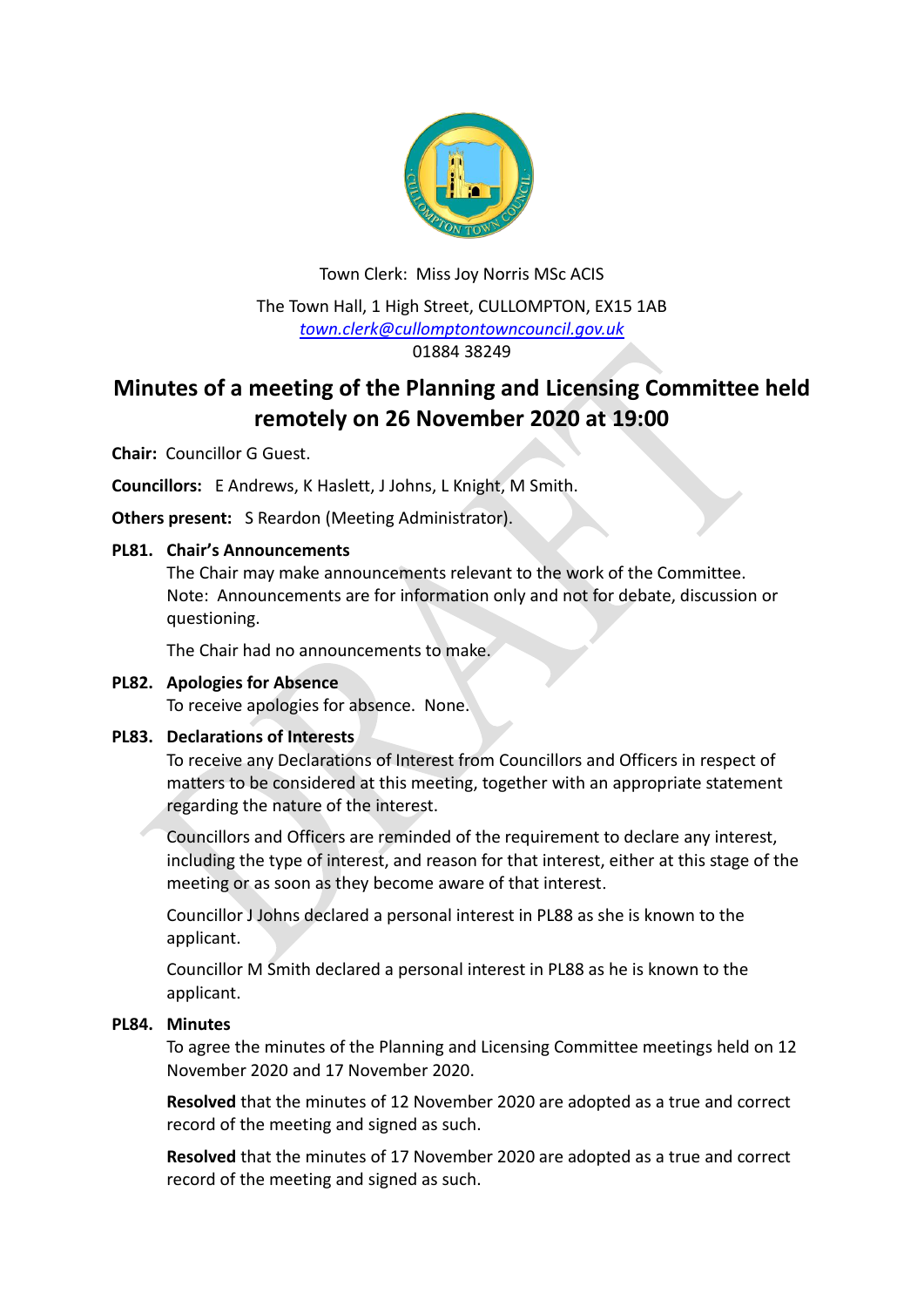#### **PL85. Public Participation**

15 minutes is set aside at the beginning of the meeting to enable members of the public to raise matters which are relevant to the work of the Committee. Up to 3 minutes is allowed for each question. It may not be possible to reply straightaway and the question may only be noted and a written response sent at a later date.

As there were no members of the public present, this section of the meeting did not take place.

#### **PL86. Planning Matters**

To consider and make comment on the following planning applications received by the Planning Authority and available to view on the [Planning Portal.](https://planning.middevon.gov.uk/online-applications/)

25 Manning Avenue, Cullompton [\(20/01885/TPO\)](https://planning.middevon.gov.uk/online-applications/applicationDetails.do?activeTab=documents&keyVal=QJOKA1KS07T00). Application to remove 1 Oak tree protected by Tree Preservation Order 97/00013/TPO.

**Resolved** that this application is referred to the Planning Authority without comment.

#### **PL87. Licensing Matters**

To consider the Licensing application received by the Licensing Authority in respect of Mr William Porter at 7 Fore Street, Cullompton.

**Resolved** that this licensing application in relation to Mr William Porter at Porter's Bar and Grill, 7 Fore Street, Cullompton is SUPPORTED.

#### **PL88. Garden Village Initiative**

To receive an oral update on the Garden Village Initiative.

There have been two Zoom meetings this week; talking points included:

- Mobility and transportation solutions in the broadest sense although it was considered that there seemed to be a push to remove the need for an owned vehicle at a dwelling in favour of alternative, public, transport.
- There were concerns that some of the ideas put forward would be impracticable in the real world. There needs to be a very "joined up" approach to the provision of public transport in all forms and that this transport needs to be fully accessible.
- There is a feeling in some engineering publications that the "bubble is about to burst" for electric only vehicles due to the recyclability of the batteries in these vehicles. More likely is that hybrid vehicles will, probably, be the way forward in the immediate future until other technology or improved battery technology comes forward.
- There is interest and some broad ideas surrounding a Country Park along the Culm from, almost, Willand to East Cullompton with potential links to, for example Diggerland and the wider network of paths and cycle paths. A Country Park at Cullompton could be in the region of 200acres with, potentially, a retention lake on which water sports could take place; it is considered that such a facility could generate significant income for the local economy. Funding for the project would likely come from the usual s106 developer contributions with ongoing maintenance by subscription managed by a private concern.